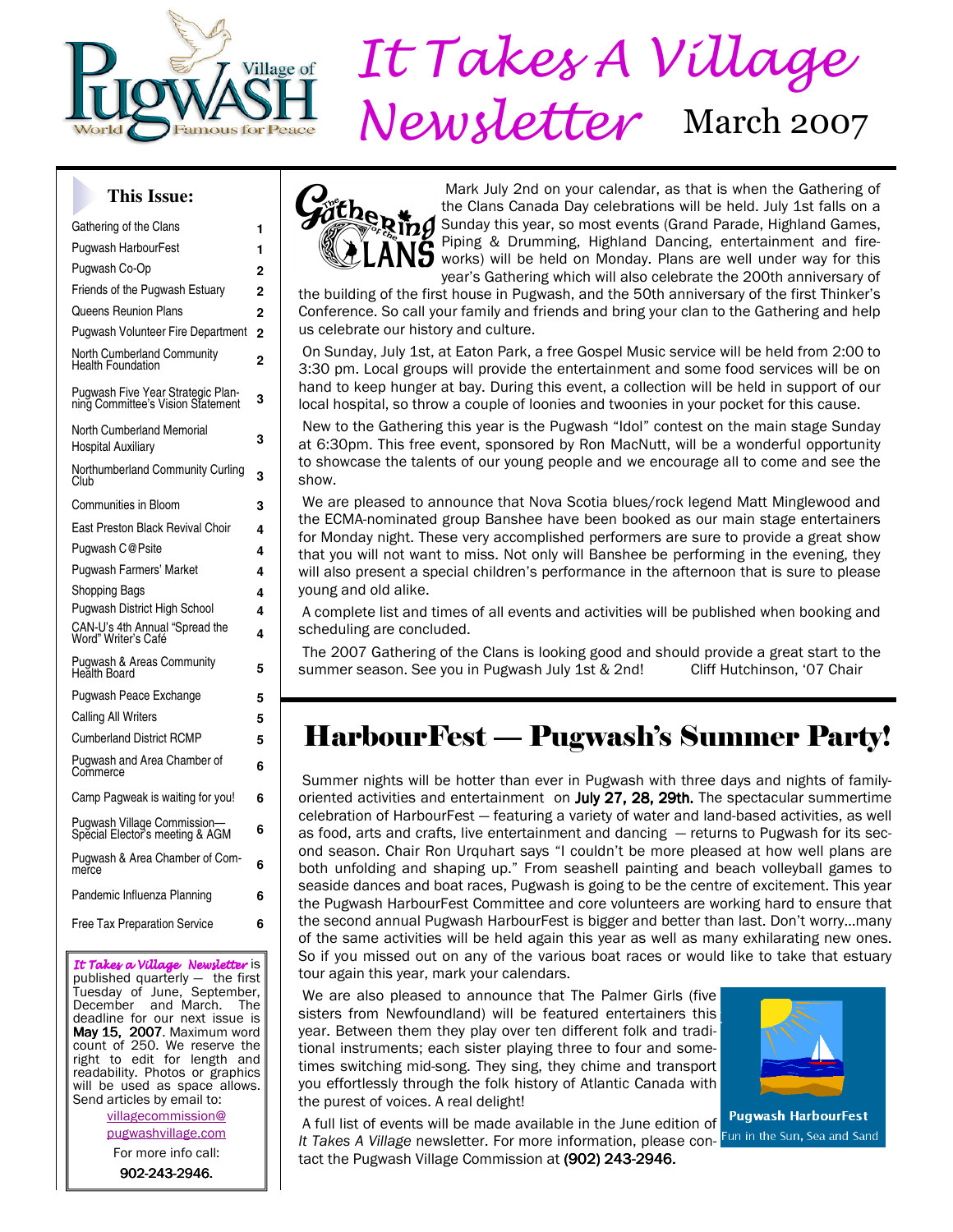

In the fall of 2006, the Pugwash Co-Op mailed out a user survey to households in the geographical area served by the Co-Op. 144 questionnaires, (deemed a significant response) were returned, and many patterns of usage emerged when the data was analyzed.

Over 80% of respondents use the Co-Op for 80% of their grocery purchases. 70% of respondents indicated that the Co-Op is vital to Pugwash — the "heart of the village." The survey showed a high level of shopper loyalty, with 70% of respondents indicating they spend over 80% of their food budget at the Co-Op, buying many small orders each week.

Satisfaction with the store's different departments was judged satisfactory or very satisfactory: groceries 94%, produce 86%, meat/deli 91%, bakery 91%, frozen food 95%. The Co-Op board and store management will keep working to make our members' shopping experiences even better.

The survey rated store cleanliness at 97% positive and satisfaction with staff was rated at 98%. Bravo to our employees!

The questions on pricing produced the following levels of satisfaction: frozen foods 92%, groceries 90%, meat/deli 88%, produce 86%, bakery 89%. Though the big box store prices cannot always be matched, the Co-Op tries to provide the best products at the best prices. As well, the needs of our community change radically with the seasons. Spring/summer sees the demand swell with the influx of seasonal residents and product availability can be a daily problem. In the winter, the population contracts causing challenges in stocking desired products.

Because the Pugwash Co-Op is part of the much larger Co-Op network, general merchandise, like furniture and appliances, can be ordered on-line at www.homeatco-op.com, then delivered to the store for pickup at no charge. Local members are encouraged to check out the website!

The Board and management of the Co-Op thank all who completed the survey. With your continuing support, we will keep the heart of our community beating strongly.

# Friends Of the Pugwash Estuary

how human behaviour has changed the May and will include presenters at all levearth. More than seventy people attended and a lively discussion followed the viewing.

Project was reported as complete. The Friends now have two power point presenare available to make presentations to wash River and Estuary. interested organizations.

tions and discussions covered a range of Species, including the Green Crab.

In December, the Friends of the Pugwash topics, from water quality to food security Estuary co-hosted, with the Ecology Action to sustainable energy. The Friends are also Centre, the showing of An Inconvenient involved in helping plan a 3-day workshop Truth. This film, narrated by Al Gore, deals entitled Sustainable Communities. This with global warming, climate change and workshop will be in New Glasgow in late els, from local communities to international organizations.

 In January, the Shell Environmental Fund drew up plans for the future. The immeditations about the Pugwash River Estuary, hanced to improve habitat for marine life, beautiful posters, information pamphlets, a especially salmon and trout. Application 2.5 by 3.5 foot banner and a wealth of has been made for funding to employ two knowledge to share. Members of the group students to continue the work on the Pug- In February, the Friends brainstormed and ate focus will be the watershed of the Pugwash River and how streams can be en-

Several members of the Friends attended wash Village Hall) will present guest the 3-day conference Communities Choos- speaker Renée Y. Bernier, Aquatic Ecosysing Change in Tatamagouche. Presenta- tem Section, (DFO) speaking on Invasive The **March 6th** meeting (7pm at the Pug-

# **Calling All Past Queens of the Gathering!**

The Queen's Pageant has been an integral part of the Gathering of the Clans since the first Queen, Carol Graf, was crowned in 1968. Since then, hundreds of young women have participated in this much-loved pageant. This year, to celebrate the 200th Anniversary of the Village, a special reunion luncheon is planned. Organizer Marsha Allen has been digging into the archives to create a comprehensive list of all Queens from 1968 to 2006. If you know of any past Queens, please contact Marsha at 243-2936 or marshaallen@ns.sympatico.ca.

### PUGWASH VOLUNTEER FIRE DEPARTMENT



Here we are in the middle of a cold winter and the Department continues with its training and service to the community. A very large fire on one of the coldest nights recently needs some special thanks given. The local Co-Op (with Steve and Sherry Arkens) was instrumental in providing food and nutrition for the several departments that were involved in that fire. We also appreciated the hot soup sent to us at noon the next day as we were still on scene and frozen. This was provided by Sunset Community. Thank you. The support that comes when a community is dealing with an emergency situation cannot be downplayed.

The Pugwash Volunteer Fire Department continues to look for new fundraising initiatives to support our goal of a new fire hall. We have a St. Patrick's Day Beer Garden and Dance scheduled for March 17th. From 2 - 6 at the hall we will be having Irish entertainment, Irish stew, burgers and hot dogs and of course refreshments. The evening dance, with DJ Dave, will start at 9:00 p.m. and end at 1:00 a.m. There is no cost for the afternoon and entrance to the dance is \$6.00. Plans for the May open day are being discussed, as well as Canada Day, out Annual Mackerel Tournament, etc. Look for us as well during our MD (muscular dystrophy) campaign in the early spring. Once again, thank you for the tremendous support shown to us over many years.

# The North Cumberland Community Health Foundation

meets March 8th to continue plans for the third annual golf tournament. This is part of their fundraising toward the pledge for a new x-ray machine. It is understood the new unit has been ordered and will complement the new PAC system already in place. The Foundation extends best wishes to Mrs. Beryl MacLean, site manager, on her retirement December 31, 2006.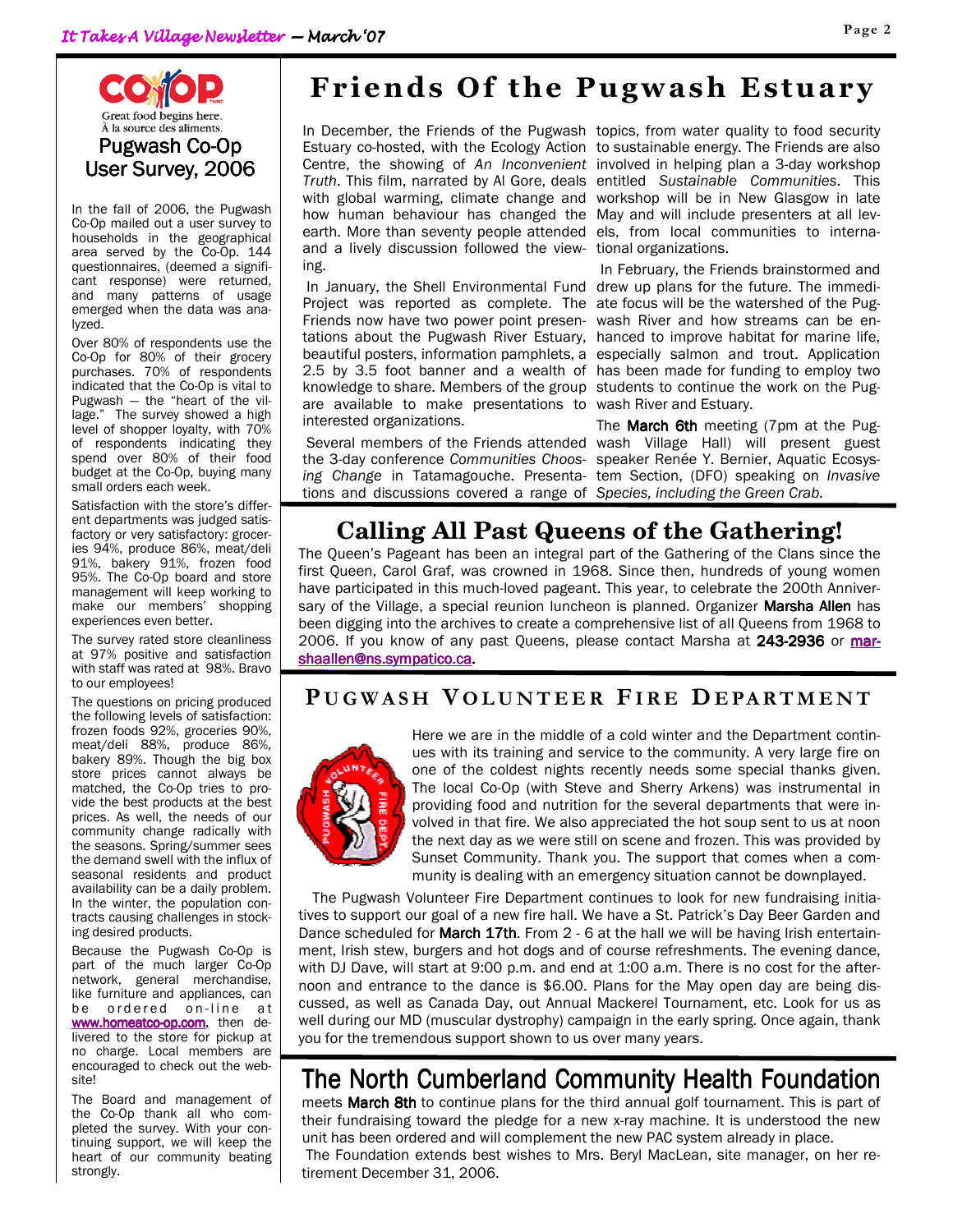#### The Pugwash Five Year Strategic Planning Committee

has been meeting regularly for the past several months. The committee, guided by Ron Robinson of CREDA, is comprised of commissioners Bill Church and Kevin Polley, residents Sue McFarlane and John Caraberis and business reps Bernadette Carini and Earl Chase. In the next months an action plan will be finalized, and the first public meeting will be held. This is an opportunity for community members to share their vision through the same process that committee members have undergone. The committee is pleased to share its vision statement:

"As a village famous for peace throughout the world, we are committed to working together in the spirit of cooperation and consensus building to shape Pugwash into a vibrant and caring community that provides ample opportunities for all residents to thrive and prosper."

Starting April 1st, the Pugп  $\blacksquare$ wash Village Commission Ė  $\blacksquare$ administration office will go  $\blacksquare$ п to full time hours: п  $\blacksquare$ Monday to Friday п 8:30am to 4:30pm Н  $\blacksquare$ (closed noon to 1pm) ř.  $\blacksquare$ Administrator: Lee Fleming  $\blacksquare$  $\blacksquare$ Phone: 902 243-2946 Email: villagecommission ř.  $\blacksquare$ @pugwashvillage.com ×  $\blacksquare$ 124 Water Street PO Box 220. Pugwash, NS п B0K 1L0 ٠ www.pugwashvillage.com . . . . . .

The Commissioners of the

Village of Pugwash meet each 3rd Tuesday of the month at the Village Hall at 1pm.

Current Commissioners:

Bill Church Ray Jamison (Chair) Kevin Polley Mary Lou Trenholm

# The North Cumberland Memorial Hospital

resumes their monthly meetings March 5th, after a two month break. On January 3rd, we were very pleased to receive a donation of \$1000.00 from "The North Shore Country" to go towards our pledge for a new EKG machine. The new machine has arrived and training staff in its use has begun.



 Auxiliary members were informed of the retirement of our site manager Mrs. Beryl Mac-Lean to be effective December 31, 2006. Best wishes are extended to Beryl for the future. No replacement has yet been found for her position.

# The Northumberland Community Curling Club



Something for the ing permit. kids – of all ages – curling! The Northumberland Community Curling Club

is sliding nicely towards its goal of throwing rocks in Pugwash by November, 2007. Have you noticed heavy machinery working on Church Street? A road and a sewer line are now completed to the NCCC property. The power line is next.

 Much is happening behind the scenes. On December 15, 2006 a contract was signed with CIMCO, the ice plant provider and installation company from Moncton, NB. Also, many volunteer professionals are busy fine tuning the building plans and deciding how they will best fit the site. Structural engineer, George Brandys; surveyor, Brandon MacDonald; electrical technologist, Aubrey Reynolds; construction overseer, Mike Cunningham; design consultant, David Rickard and our lawyer are contributing many hours to the project. When their work is complete, hopefully by the end of February, the NCCC will be in a position to apply to the County for a build-

 The pledges from individuals and businesses keep coming in. To date \$167,200 has been pledged and of this \$133,200 has been received.

 And local curlers are making ready. Norval Benjamin, Alice Power, Vic Matheson, Margie Hoganson and Jerry Baycroft recently attended a Level 1 coaching clinic in Moncton. There, they honed their skills and began the qualification process necessary to teach beginning curlers. On Feb. 4, thirty Pugwash and area residents rented the curling ice in St. Andrews's, Antingonish County for a fun-filled day of practice and curling. Contact has been made with both of the Pugwash schools reminding program planners to put curling on the schedule for next fall. All area schools will be re-contacted over the next few weeks. Contact has also been made with a Special Olympics trainer who is open to setting up a clinic for Sunset residents.

 Do you have questions, desire input, want to volunteer? Plan to attend our next General Meeting, tentatively to be held at the Northumberland Golf Course, 7:00 pm, April 10, 2007.



# Communities in Bloom

is starting their second year Publicity - Elaine Cook. with many plans: completing

the second stage of the Peace Garden, updating established and planting new gardens, more banners, baskets and planters for Water Street. A huge clean up is planned for Earth Day in April. If you feel like pulling a weed or two and tidying the village helping hands are always welcome. In May CIB is drawing for a "Spring Time" basket filled with gardening goodies. Tickets are available from any member of CIB and at the Co-op in May.

 CIB appointed a new slate of officers. They are: Past Chair - Marilyn Horton, Chair - John Mills, Secretary - Mary Maron, Treasurer - Bill Church, Project Coordinators - Karma Reid and John Mills,

 Want to become a member of CIB? No need to be a gardener to join this organization, only a desire to keep Pugwash beautiful. Non-gardeners receive information and hands-on experience. Knowledgeable gardeners are valued for their ability and input. Communities In Bloom volunteers keep the village attractive, interact with residents and other organizations and have fun while benefiting the area.

 To volunteer and/or join the CIB committee call Elaine Cook at 243-2616, any of the above officers, or just come to a meeting. The next two meetings are **March 14** and March 28. Meetings are every other Wednesday at 9:00 a.m. at the Village Hall.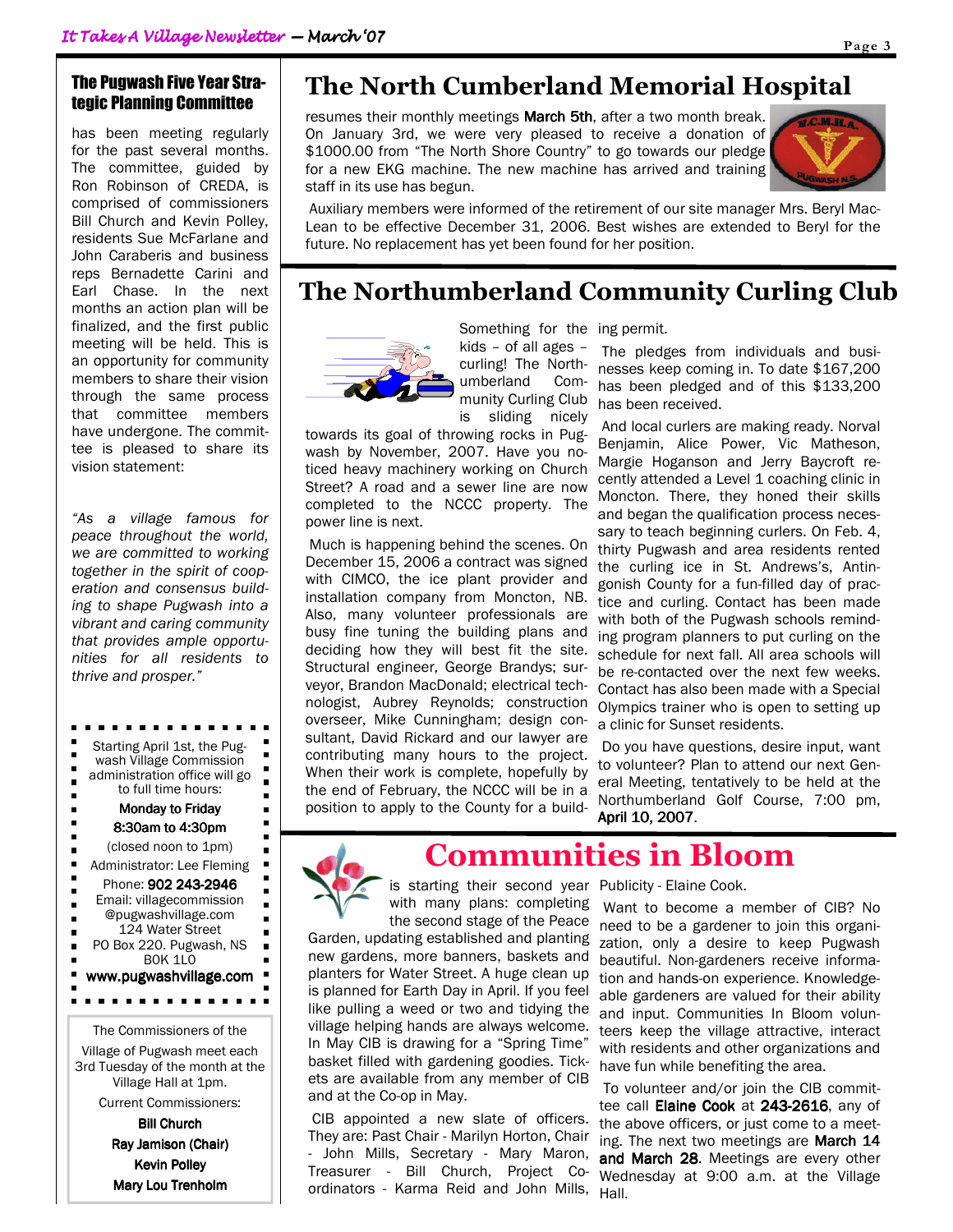#### East Preston Black Revival Choir to perform

Join us for an exciting & uplifting gospel concert featuring The East Preston Black Revival Choir from Halifax, N.S.

March 10th - 7:00 p.m.

Wallace River Baptist Church, #2441 - Hwy # 368

 Come and bring someone with you.

## **The Pugwash C@Psite**

is open Monday to Friday, 9am to 4pm (closed for lunch noon to 1pm) as well as Tuesday evening from 6 to 8 pm. Yearly memberships are \$15 for adults and \$7.50 for students per annum or \$2 per day for adults and \$1 for students. There is high speed on 8 computers as well as wireless for those who wish to connect their laptops outside the building. Other services include faxing, digital camera rental, laminating, scanning and colour printers. For more info call: 243-2088.

#### The Pugwash Farmers' Market **Cooperatitive**



will be holding its first Annual General Meeting on **April 2.** 2007. After a successful first season, the members of the co-op will be meeting to review last year's progress and make plans for the summer of 2007. Individuals and groups with an interest in selling at the market or supporting the market in any way are more than welcome to attend. The time and venue of the AGM are yet to be chosen. For more information, call Kirsteen at 243-2684.

### Shopping Bags

Did you know that 500 billion plastic shopping bags are given out in the world every year? In Canada almost 15 billion bags are used, that is about one bag per day per Canadian. In Pugwash the Co-Op uses over 400,000 bags per year so it is probable that between all the businesses every year about one bags are given out in this village.

 Consider the useful life of a plastic shopping bag – it is often just a few minutes. It is used to carry products from the store to the car and from the car to the house and then the bag's life is over. These bags are an oil based product, they require energy to manufacture them, energy to transport them to the store and then they are a cost to the store. When they are recycled energy is used to transport them back to a processing plant where more energy is used to shred them to be used and combined with new plastic to make more bags.

 Consider the cloth shopping bag – It is made once, can be used hundreds of times, produces no waste, saves a great of energy, and saves money because the store does not have to cover its cost (the Co-Op offers a rebate). We all have to consider our impact on the environment. Using a cloth shopping bag is a simple way to be environmentally responsible.

 It takes a little effort at the beginning to get into the habit of taking bags with you when you shop but after a while it easily becomes second nature. Challenge yourself to acquire as few plastic bags as you can. If you reuse bags for other things just collect the number of bags you require.

Submitted by Vivian Godfree

# Pugwash District High School

Some Highlights from the February '07 PDHS Newsletter



- PDHS welcomes Mr. Matthew Fullerton, who is teaching grade 7 to 9 core French and Mrs. Amelia Tully-Knockwood who has joined PDHS as program support teacher. As well, Coleen Cooley has joined PDHS staff as program support teacher.
- On Thursday, March 8, 2007, the grade 12 Safe Grad will be hosting a potluck supper from 5 to 8 pm in the school cafeteria. Entertainment!
- The PDHS Home & School continues to meet the first Monday of each month. Plans are underway for the annual "Fashion Show." If you're interested in getting involved, call JoAnne Craib at 257-2488 or Karen Jost at 257-2894.
- Sports: New PDHS Athletic Director Jeff Lewis is very impressed with the success, and professionalism that all the PDHS athletic teams have shown this past season. Upcoming this semester: Basketball Regionals, Qualifiers and Provincial Tournaments; Badminton; Softball; and Track & Field.
- The Pugwash Youth Peace Exchange recently sent school supplies to Ethiopia through Project Love.
- Congrats to Christiane Jost, (gr. 11) who has been chosen to attend Chignecto-Campeche International Leadership Camp in Mexico for two weeks in March.
- Upcoming: March break, March 12-16; Empowering Youth Conference, March 27; Badminton District Championship, March 30-31.

### Cumberland Adult Network for Upgrading 4th Annual "Spread the Word" Writers' Café

Mark Saturday, May 5th, 2007 on your calendar and plan to attend the 4th annual CAN-U fundraiser "Spread the Word" Writers' Café. Some of the best Atlantic authors will share readings from their latest publications. Linda Little returns by popular demand and will be joined by Frank Macdonald, Catherine Safer, and Sue Goyette, who will also facilitate the Writers Workshop that afternoon. All proceeds from the event will support adult literacy programs in Cumberland County.

For more information please contact the CAN-U office at 661-0153 or 141 Victoria Street, in downtown Amherst.

CAN-U Adult Upgrading offers classes on Monday & Wednesday at the Pugwash Village Hall. For more information or to register contact: Cumberland Adult Network for Upgrading, 141 Victoria Street East, Amherst, NS B4H 1X9 661-0153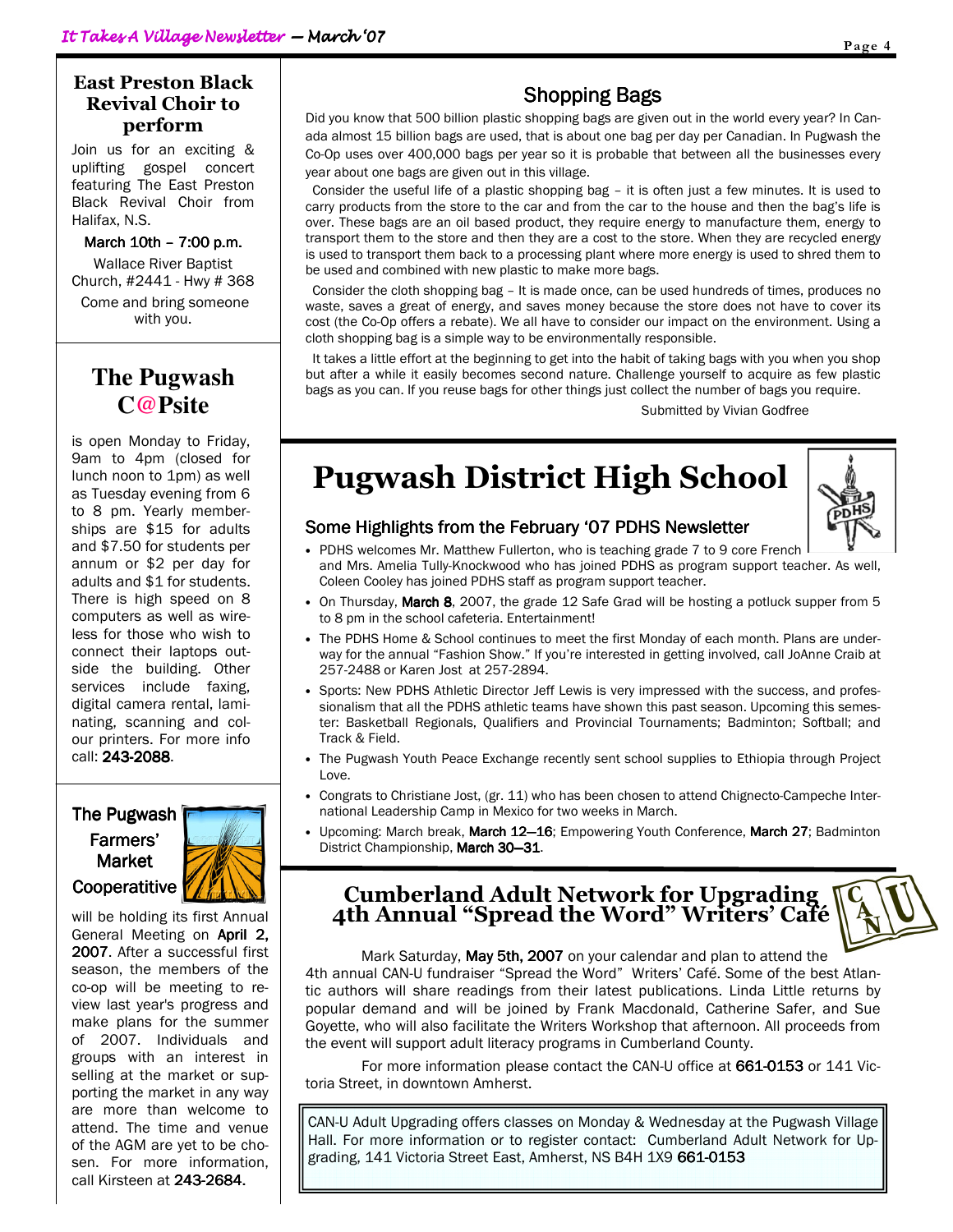#### Pugwash & Area Community Health Board

had a number of successful applications for Wellness Fund projects last fall. Among them are the following: Maggie's Place "Pop-up" program which serves families throughout the County; Sunset Community's "New Life Balance", serving residents through fitness and smoking cessation programming; "Creative Aging", for seniors, and, "Jump", for students at Pugwash District High, two very popular programs offered by Mary Purdy.

 An exciting new program that found CHB support other than through Wellness Funds is "The Gathering Place." Each month, Maggie Werry, the inspiration for the program, and a group of volunteers, offer lunch and an afternoon of card playing and information on health-related topics to seniors and those living alone. These gatherings take place at the St. Thomas More Parish Hall in Pugwash. The program has received heaps of praise from its participants.

 The new Community Health Care Plan, which community members throughout the County had input through a series of town halls, is now ready for the printer. Watch for the opportunity to hear more about it through local media outlets.

 The Pugwash and Area Community Health Board will be participating again this year in the Safe Well Water program in March. The collection date in Pugwash is March 27th. Watch for posters outlining details in March.

 As a volunteer community board, your local CHB is constantly recruiting new members. If you have an interest in serving a term on your local board, please contact Todd Benson at 661-1464.



The Pugwash Peace Exchange is having a busy quarter! Our Winter edition of "The Olive Branch" is now available on our website. Copies of this newsletter will also be available around town, so keep an eye out, so that you can read about some upcoming July '07 events, the announcement of two new Advisory Council mem-

bers, the results of our Operating Campaign, an update on the Pugwash Youth Peace Exchange, and much more!

Our business plan, prepared by top economic firm Gardner Pinfold, is now complete. At various meetings throughout the month, the PPE has given a presentation of our business plan, showing a roadmap of how the PPE will operate, the financial viability of the project, and the substantial economic benefits that this project will have for our village and for the entire North Shore region. If you were not able to come to our February 28th public meeting or our March 5th Annual General Meeting, and would like to see this presentation, it is available for viewing at our office, and will also be available on our website after March 7th.

As always, we would be delighted to hear from the local community. If you have any questions or concerns about the project, please do not hesitate to contact Ann or Krista at 243-2328, or via email at **mail@pugwashpeaceexchange.org**.

### ... Calling All Writers ...

Do you want to be included in a book about Pugwash that will leave a legacy to future readers? Pugwash native Edith Croft, now living in Calgary, has published several books with Pugwash themes. And now she is creating a new book to commemorate the 200th anniversary of the establishment of Pugwash – with your help. She would love stories from you about Pugwash or your family or local history. Write it as prose, poetry, biography or yarn. Submission deadline: May 31, 2007. Send your written ideas by email to Edith at: nicky21@shaw.ca or write her at: B4, 4515 Varsity Drive N.W., Calgary, AB, T3A 0Z8. Her previous books, all available at the Pugwash Library include: A Letter To Henry, about growing up in Pugwash in the '50s and '60s, including accounts of school activities at the old one-room school house in South Pugwash; Reflecting Life is a free flow, brief sharing about life, including Pugwash; Recipes & Other Gems contains light humour, plus her father's desperate efforts at trying to get her a man!; Pugwash, Nova Scotia: Home, Sweet Home, a collection of stories and pictures of the people of Pugwash; Romance On The Prairies is a love story. Some personalities and namesakes are borrowed from local Pugwash folk (can you guess who they were?)

#### A MESSAGE FROM THE CUMBERLAND DISTRICT R.C.M.P., AMHERST, NS



ganization will be to raise awareness and Combat Auto Theft; to name a few. improve the quality of life throughout Cumties through education and reduction of crime opportunities.

 Residents of the towns and rural communities will work with the police to provide unified crime prevention programs to meet the demands of all the communities in Cumberland County. Each area will have its own sub-committee which will form an equal part of a greater Cumberland County Crime Prevention Association. This will insure that membership across the county will have input into whatever activities are undertaken and any concerns that may be raised.

 A Crime Prevention Association in Cumberland County could be involved with programs such as Neighbourhood Watch, Vial

 The Cumberland District RCMP is hoping of Life, Home Security Check, Cotto re-establish a county-wide Crime Preven-tage/Camp/Trailer Security Checks, Vehicle tion Association. The goal of such an or-Security Checks, Operation Identification,

berland County by creating safer communi- tion Associations help to collect and pass Additionally, members of Crime Prevenalong tips and information dealing with Frauds and Scams, Personal Safety at Home, Business Security, Vandalism, Elder Abuse, Seasonal Safety Issues, Travel Tips and Drug Awareness.

> If you think you would be interested in belonging to such an association in your community, and would like to know more about it, call or drop by the RCMP Office in your community or area and leave your contact information. You will be notified about any upcoming steps toward establishing a Cumberland Crime Prevention Association.

For more info contact **Const. Paul Calder** at 667-3859.